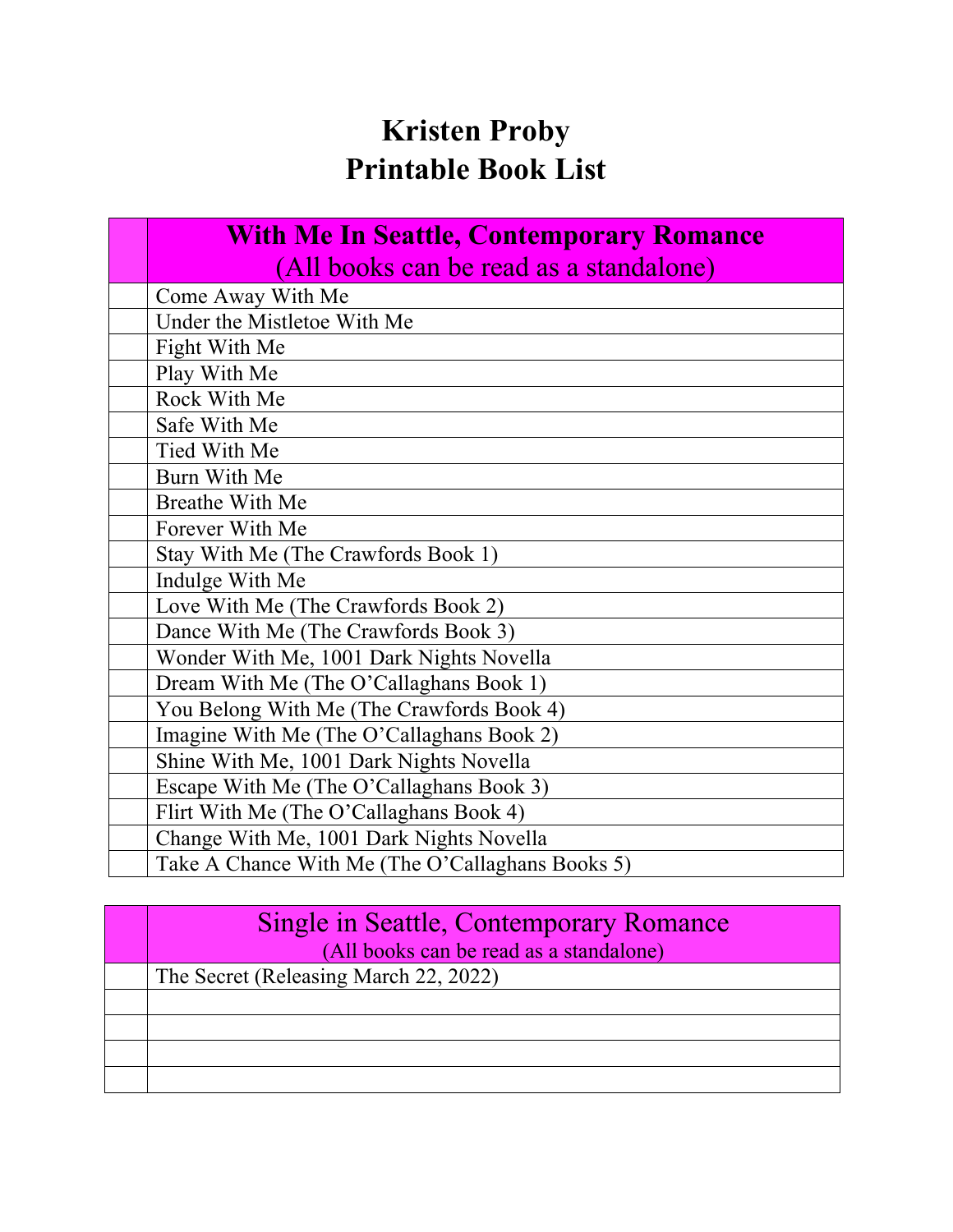#### With Me In Seattle: Mafia, Contemporary Romance (Books should be read in order)

Underboss Headhunter

Off the Record

#### Huckleberry Bay Series, Contemporary Romance (It's recommended that books are read in order)

| Lighthouse Way (Releasing May 17, 2022) |
|-----------------------------------------|
|                                         |
|                                         |
|                                         |

| <b>Boudreaux Series, Contemporary Romance</b>     |
|---------------------------------------------------|
| (All books can be read as a standalone.)          |
| Easy Love                                         |
| Easy With You (Crossover from With Me in Seattle) |
| Easy Charm                                        |
| Easy Melody                                       |
| Easy For Keeps                                    |
| Easy Kisses                                       |
| Easy Magic                                        |
| <b>Easy Fortune</b>                               |
| Easy Nights                                       |

| <b>Bayou Magic, Paranormal Romance</b><br>(All books must be read in order to follow the storyline) |
|-----------------------------------------------------------------------------------------------------|
| <b>Shadows</b>                                                                                      |
| Spells                                                                                              |
| Serendipity                                                                                         |

### Curse of The Blood Moon Series, Paranormal Romance (All books should be read in order

Hallows End (Releasing October 4, 2022)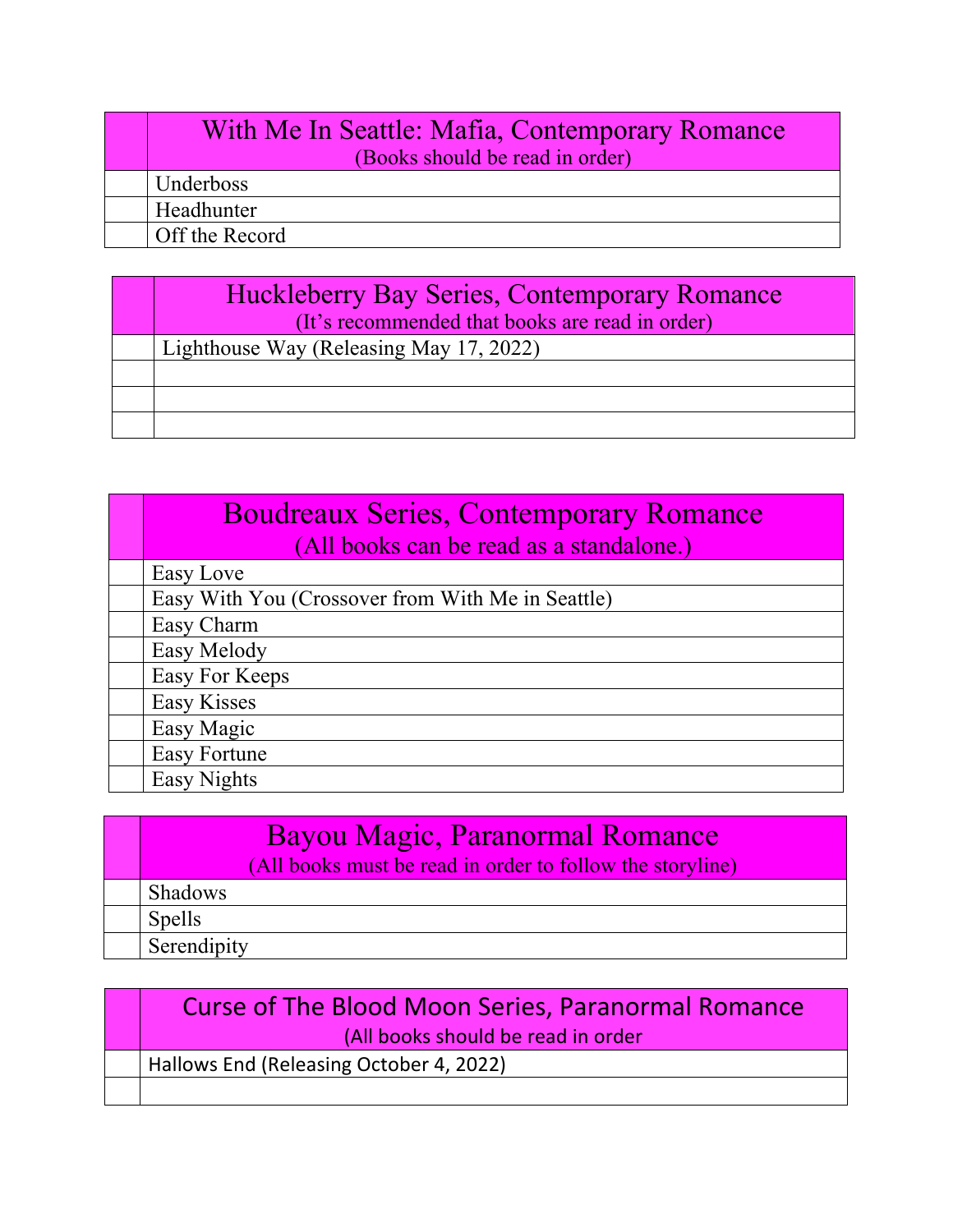## Love Under the Big Sky, Contemporary Romance (All books can be read as a standalone)

Loving Cara Seducing Lauren Saving Grace

Falling For Jillian

# Big Sky, Contemporary Romance (All books can be read as a standalone)

Charming Hannah

Kissing Jenna

Tempting Brooke

Waiting For Willa

Soaring With Fallon

### Big Sky Royals, Contemporary Romance (All books can be read as a standalone)

Enchanting Sebastian

Enticing Liam

Taunting Callum

#### Heroes of Big Sky, Contemporary Romance (All books ban be read as a standalone)

| <b>TT</b><br>Honor |
|--------------------|
| $\sim$<br>Courage  |
| Shelter            |